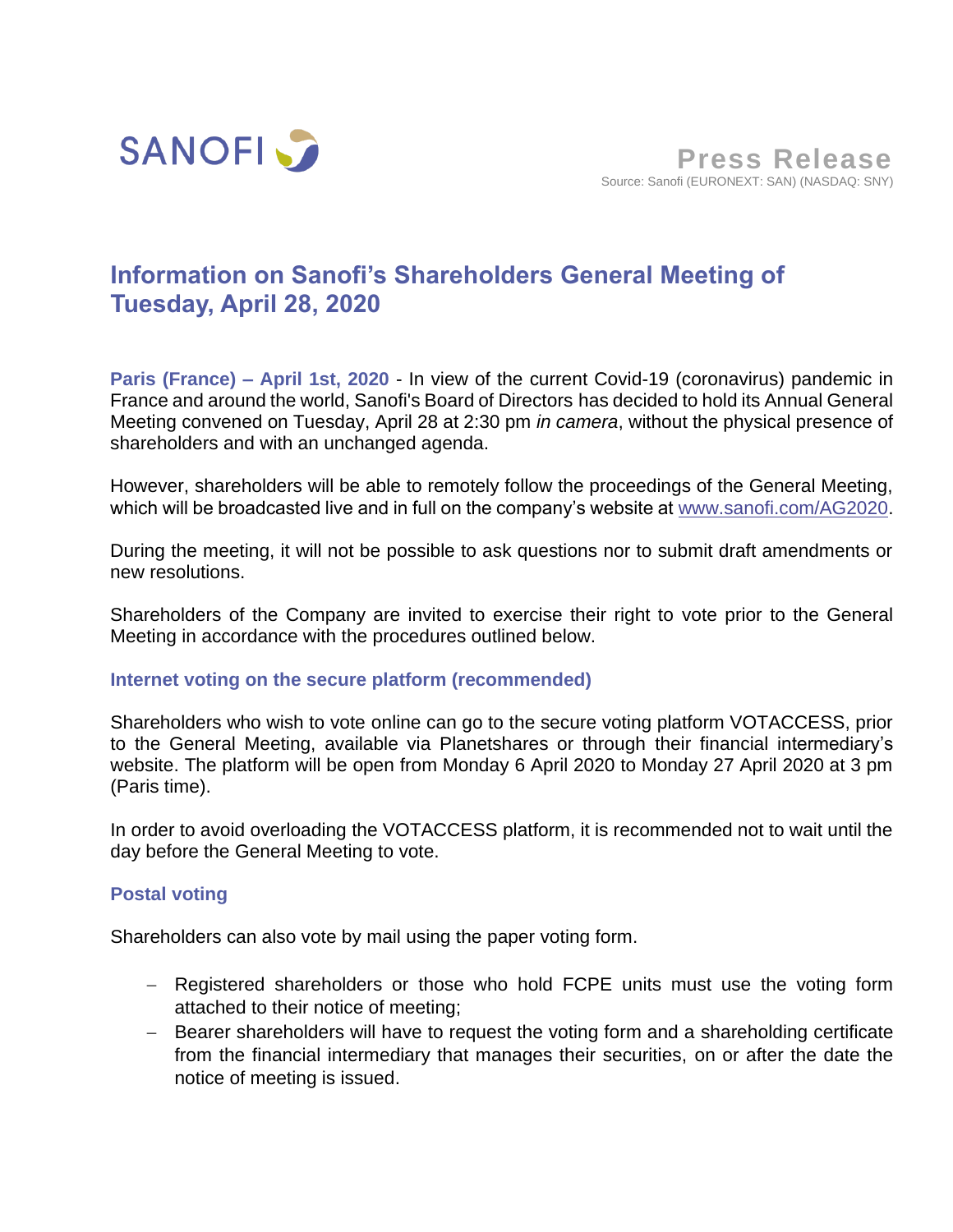The form can also be found on the company's website: [www.sanofi.com/AG2020,](https://www.sanofi.com/en/investors/financial-results-and-events/general-meetings/AGM-2020) but the instructions on the website must be strictly followed.

Once completed and signed, the voting form (accompanied by the shareholding certificate for bearer shareholders) must be returned to BNP Paribas Securities Services, CTO Assemblées - Les Grands Moulins de Pantin – 9, rue du Débarcadère – 93761 Pantin Cedex. Under no circumstances should the voting form be returned directly to Sanofi.

In order for the voting form to be validly taken into account, it must be received by BNP Paribas Securities Services no later than Saturday, 25 April 2020. In light of the Covid-19 pandemic, which may increase postal delays, it is recommended that the voting form be returned as soon as possible.

Due to measures restricting gatherings and travel, it will not be possible to apply for an admission card nor to designate a third party as a proxy to the General Meeting.

The shareholders retain the possibility, according to the applicable provisions of the French Commercial Code, to ask written questions to the Chairman of the Board of Directors of the Company, by registered letter with acknowledgement of receipt addressed to the Company's registered office, or by e-mail at [assembleegenerale@sanofi.com.](mailto:assembleegenerale@sanofi.com)

Shareholders may request the disclosure of documents that would not be available on the Company's website by sending a request by e-mail to the address above, to which it will be replied by electronic means.

All information relating to the General Assembly of 28 April 2020 will be available on the Sanofi website in the section dedicated to General Meetings: [www.sanofi.com/AG2020.](https://www.sanofi.com/en/investors/financial-results-and-events/general-meetings/AGM-2020)

*The Board of Directors*

## **About Sanofi**

Sanofi is dedicated to supporting people through their health challenges. We are a global biopharmaceutical company focused on human health. We prevent illness with vaccines, provide innovative treatments to fight pain and ease suffering. We stand by the few who suffer from rare diseases and the millions with long-term chronic conditions.

With more than 100,000 people in 100 countries, Sanofi is transforming scientific innovation into healthcare solutions around the globe.

Sanofi, Empowering Life